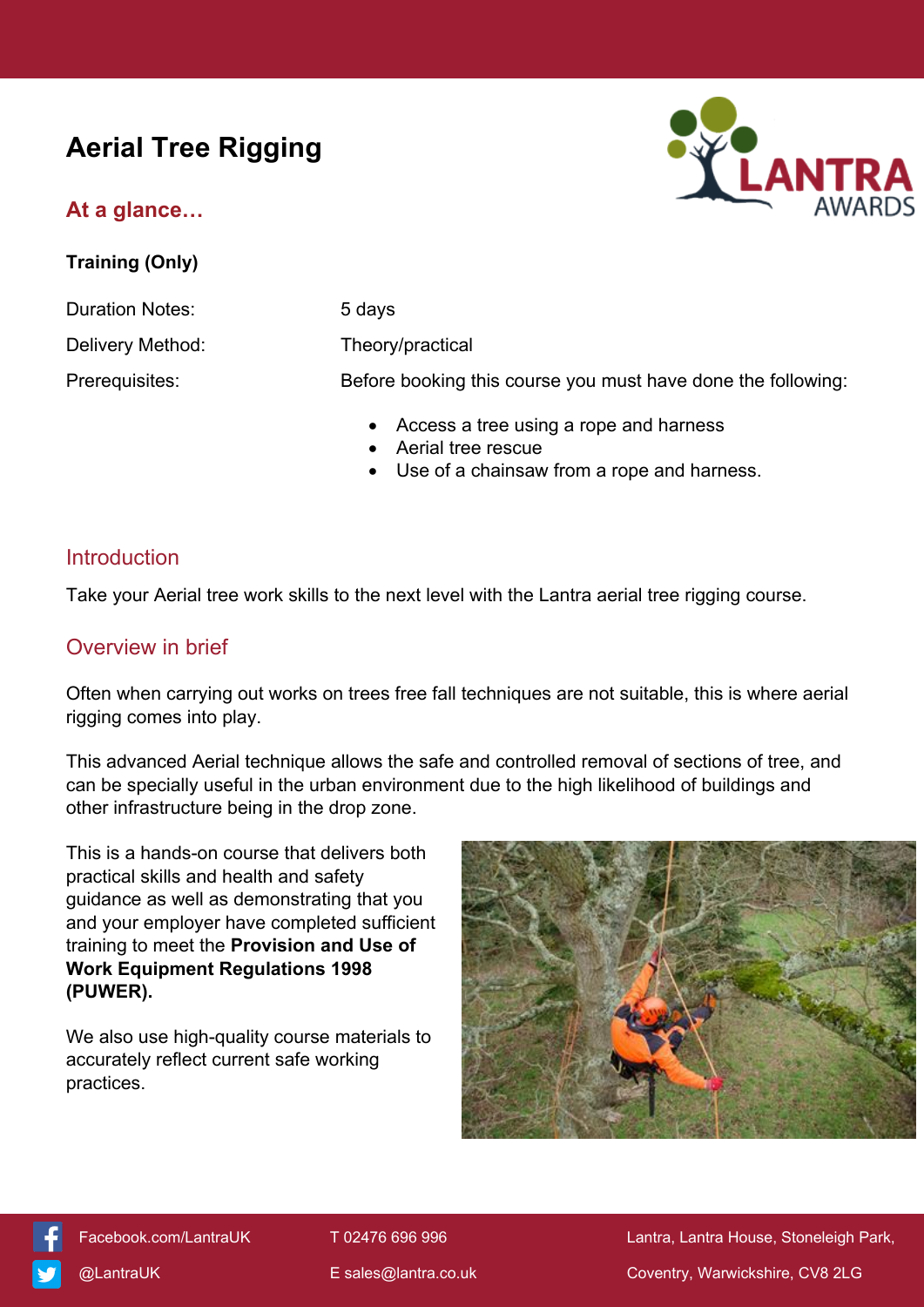### The finer details

Our course is a balanced mix of theory and practice.



You'll be guided through all the relevant health and safety guidelines to ensure you stay protected on the job.

After a look at pre-work preparation, you'll then move on to the hands-on aspect of the course.

All the appropriate techniques will be taught, from equipment inspection prior to carrying out work to disposal of the waste afterwards.

Worth noting: This a physically demanding course, so you'll need at least a minimum level of fitness.

#### Who should attend?

This course is intended for people who are already familiar with aerial tree work and with the use of chainsaws.

Note: Due to the nature of the training a minimum level of fitness is required for specific operations. Whilst we would not want to disadvantage any learner it is an essential requirement.

#### What will be covered?

By the end of this course you will be able to:

- Understand the legislation and safety guidelines associated with carrying out aerial tree rigging
- Understand when to use aerial tree rigging
- Understand the responsibilities of individuals involved in a rigging operation
- Plan the work site
- Select suitable access methods and work positioning techniques
- Identify component parts of a rigging system
- Carry out equipment inspection and identify defects
- Understand the difference between rigging anchor point above and below load
- Understand how to install a rigging point above and below load
- Select and correctly configure rigging equipment
- Use a variety of rigging attachments
- Understand and carry out a variety of timber removal techniques
- Correctly install and position a pull / tag line
- Understand and calculate peak loads generated in rigging operations
- Store rigging equipment after use
- Understand how to correctly dispose of waste.

[Facebook.com/LantraUK](https://www.facebook.com/LantraUK/) T 02476 696 996 Lantra, Lantra House, Stoneleigh Park,